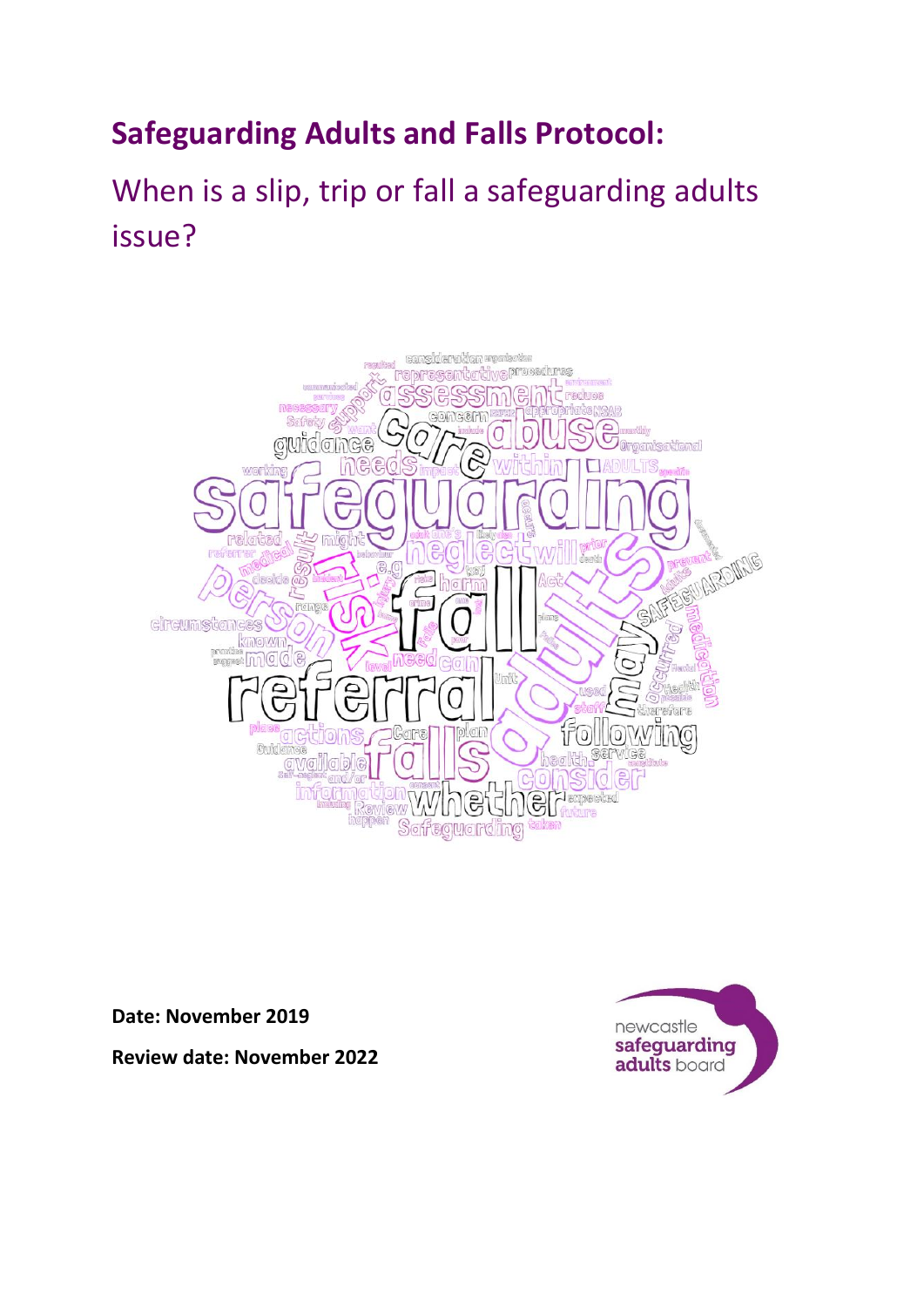## **CONTENTS**

| <b>Section</b>                              | Page |
|---------------------------------------------|------|
| <b>Flowchart</b>                            | 3    |
| <b>1. DEFINITIONS</b>                       | 4    |
| 2. DECIDING WHETHER TO REFER TO ADULT       | 5    |
| <b>SAFEGUARDING</b>                         |      |
| 3. SAFEGUARDING ADULTS ENQUIRIES RELATED TO | 8    |
| <b>FALLS</b>                                |      |
| <b>4. CASE EXAMPLES</b>                     | 10   |
| <b>5. TRAINING AND RESOURCES</b>            | 14   |
| <b>6. APPENDICES</b>                        | 15   |

This guidance was developed by a multi-agency Task and Finish Group in Newcastle, representing a wide range of sectors and professions:

- 
- Homecare Plus  **Manor Care**
- 
- Newcastle upon Tyne Hospitals NHS Foundation Trust
- North East Ambulance Service NHS Foundation Trust
- 
- Akari Care Care Quality Commission
	-
- Momentum Care  **Newcastle City Council** 
	- NHS Newcastle Gateshead Clinical Commissioning Group
	- Prestwick Care
- St Cuthbert's Care **•** Your Homes Newcastle

The NSAB is grateful to all those who contributed to this guidance. Please do not reproduce this guidance without prior agreement of the NSAB.

## HOW TO USE THE GUIDANCE

The flow-chart on page 3 provides an overview of the guidance. If you are accessing the document electronically, the flow-chart is interactive; by clicking on the magnifying glasses, readers can find out more information located elsewhere in the document. Readers can then navigate back to the flowchart using the arrows at the bottom of each page.

This guidance has been produced in line with the NSAB multi-agency safeguarding adults policy and procedures. These can be accessed [here.](https://www.newcastle.gov.uk/services/care-and-support/information-and-support-adults/report-suspected-adult-abuse-and-neglect)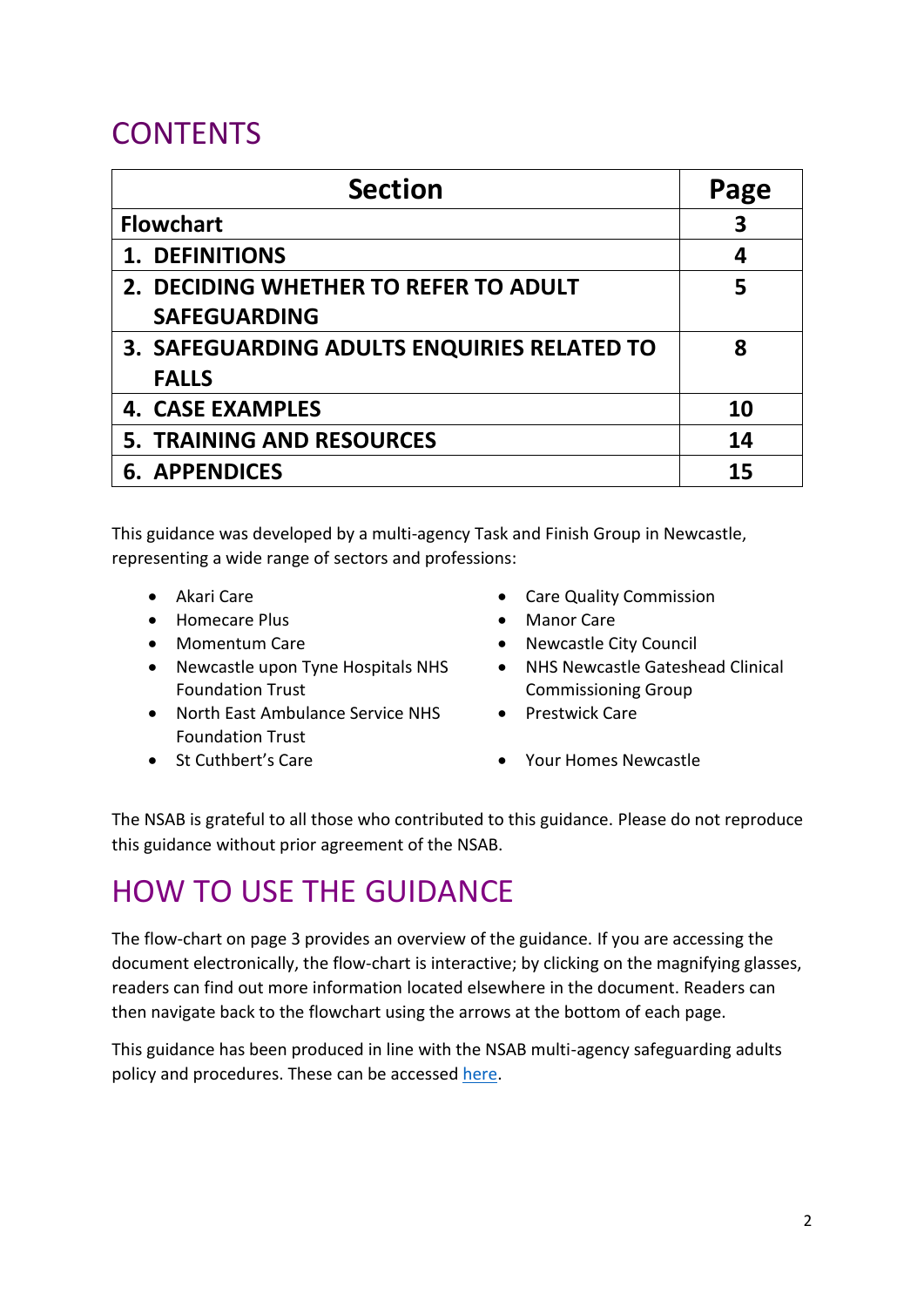<span id="page-2-0"></span>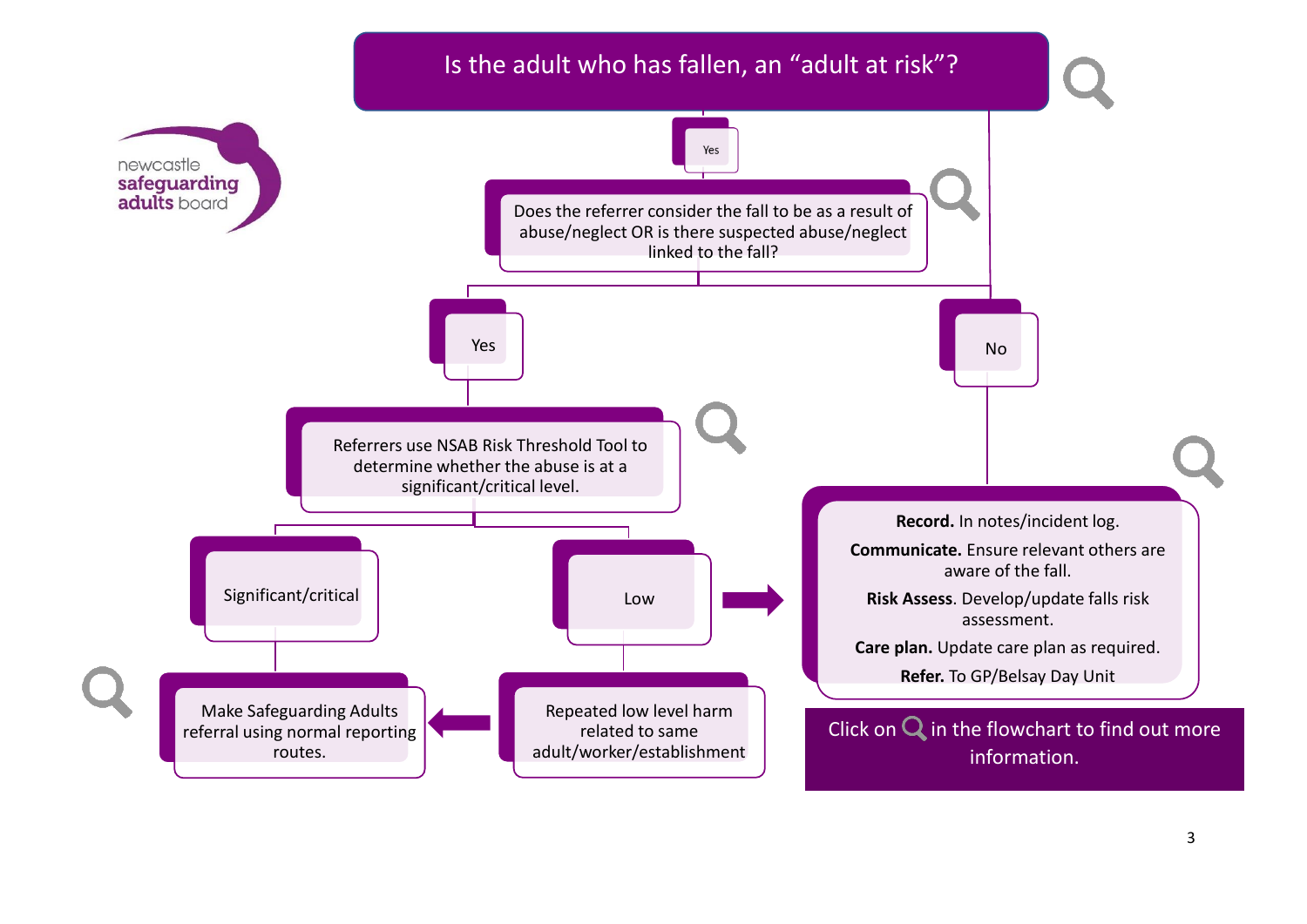# <span id="page-3-0"></span>1. DEFINITIONS

### FALL

A fall is defined as an unintentional or unexpected loss of balance resulting in coming to rest on the floor, the ground, or an object below knee level. (National Institute for Clinical excellence, 2014).

### SAFEGUARDING ADULTS

Safeguarding adults is protecting an adult's right to live in safety, free from abuse and neglect. It is about people and organisations working together to prevent and stop abuse and neglect happening. (Care and Support Statutory Guidance 2018)

### ADULT AT RISK

Safeguarding adults duties apply to "adults at risk". These are adults who:

- have needs for care and support (whether or not the local authority is meeting any of those needs)
- are experiencing, or at risk of, abuse or neglect
- as a result of those care and support needs are unable to protect themselves from either the risk of, or the experience of abuse or neglect (Care Act, 2014)

### ABUSE AND NEGLECT

The Care and Support Statutory Guidance (2018) states that abuse and neglect can take many forms. In relation to falls this may be:

**Neglect and acts of omission** – ignoring medical, emotional or physical care needs. Failure to provide access to appropriate health, care and support or educational services. The withholding of the necessities of life, such as medication, adequate nutrition and heating.

**Organisational abuse** - Including neglect and poor care practice within an institution or specific care setting such as a hospital or care home, for example, or in relation to care provided in one's own home. This may range from one off incidents to on-going illtreatment. It can be through neglect or poor professional practice as a result of the structure, policies, processes, practices or staffing within an organisation.

**Physical abuse** – Including assault, hitting, slapping, pushing, misuse of medication, restraint and inappropriate physical sanctions.

**Self-neglect** - covers a wide range of behaviour neglecting to care for one's personal hygiene, health or surroundings and includes behaviour such as hoarding.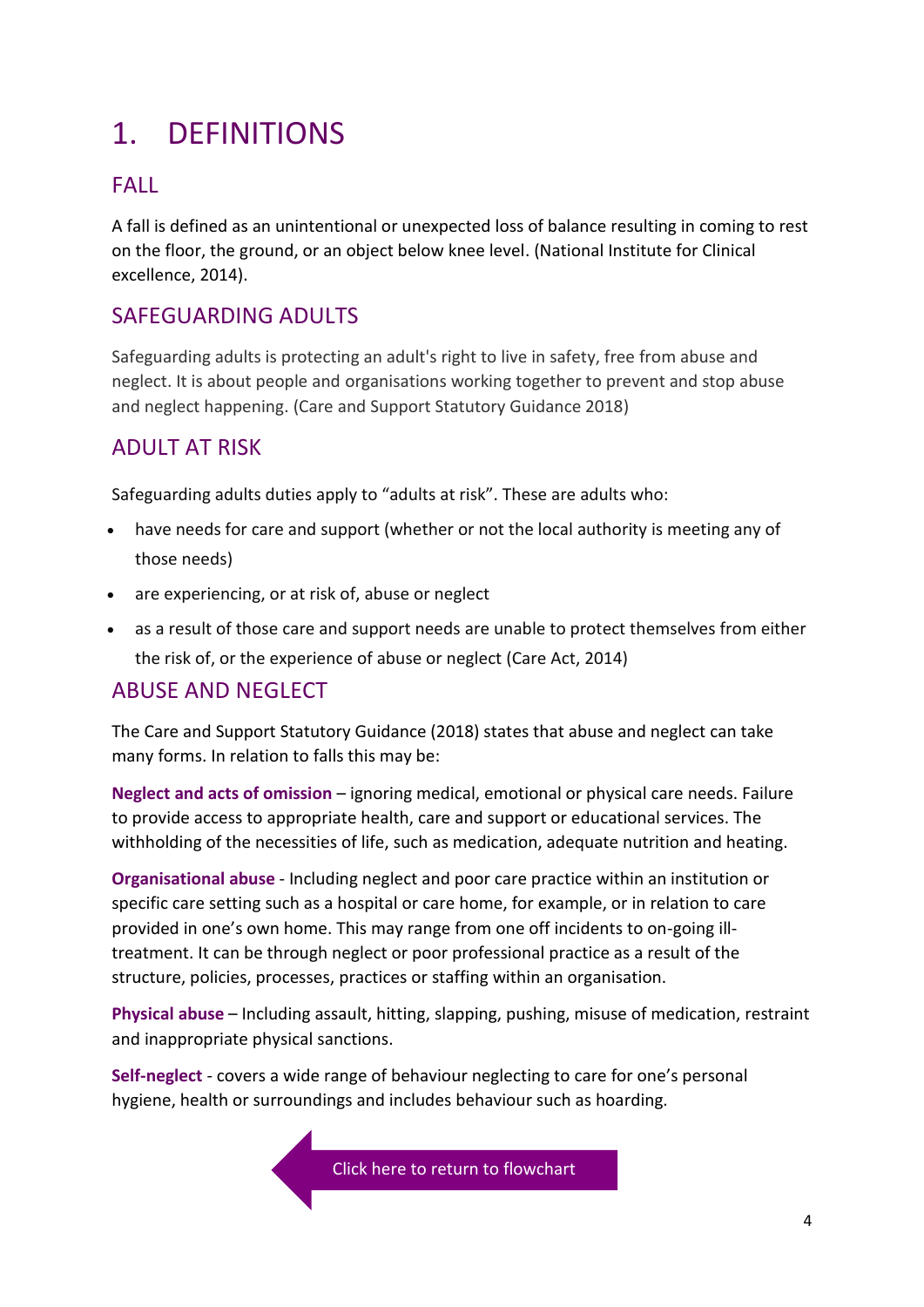# 2. DECIDING WHETHER TO REFER TO ADULT SAFEGUARDING

- $\checkmark$  Not all falls will require a safeguarding adults referral
- $\checkmark$  The referrer will need to consider whether the person is an adult at risk and whether there was abuse/neglect linked to the fall.
- $\checkmark$  A safeguarding adults referral is not the route to access further support/services in relation to falls.

### WHAT TO CONSIDER

A fall can be a safeguarding adults issue when there are concerns there is abuse or neglect linked to it. There could be concerns that the fall occurred because of abuse or neglect (including self-neglect) or that care and treatment following a fall was abusive or neglectful.

You will need to decide whether one of the following categories of abuse apply:

- **Neglect** Person(s) responsible for the care and support needs (whether paid/unpaid) did not carry out their responsibilities as expected before or after the fall.
- **Organisational abuse** The fall occurred because of wider systemic failures within an organisation. See [Organisational Abuse Enquiries](https://www.newcastle.gov.uk/sites/default/files/FINAL%20Organisational%20Abuse%20Enquiries%20March%202018.pdf) guidance for more information.
- **Physical abuse** Someone pushed/tripped the adult which resulted in the fall.
- **Self-neglect** The fall occurred because of a lack of self-care, care of one's environment or a refusal of services. Mental capacity will be a key consideration in these cases. See [Self-Neglect Guidance](https://www.newcastle.gov.uk/sites/default/files/Self-Neglect%20Guidance%20Newcastle%20FINAL.pdf) for more information.

The following questions might be helpful in determining whether the fall should be referred as a safeguarding adults concern:

- **Was the person a known falls risk and therefore was the fall predictable/preventable? Has the person fallen under similar circumstances more than once?**  If the fall was not predictable (i.e. it was the first known fall), it is unlikely that the fall would be considered under safeguarding adults procedures. Professionals should consider referral to GP/Falls Service and develop/update risk assessments/care plans.
- **Does the person have a falls risk assessment in place and was this appropriately documented, communicated and followed?**

If the person was a known falls risk, there would be an expectation that this would be documented and communicated with all relevant professionals. It would also be expected that there was a risk assessment in place to try and prevent the falls and/or reduce the harm caused because of falls. A safeguarding adults referral should be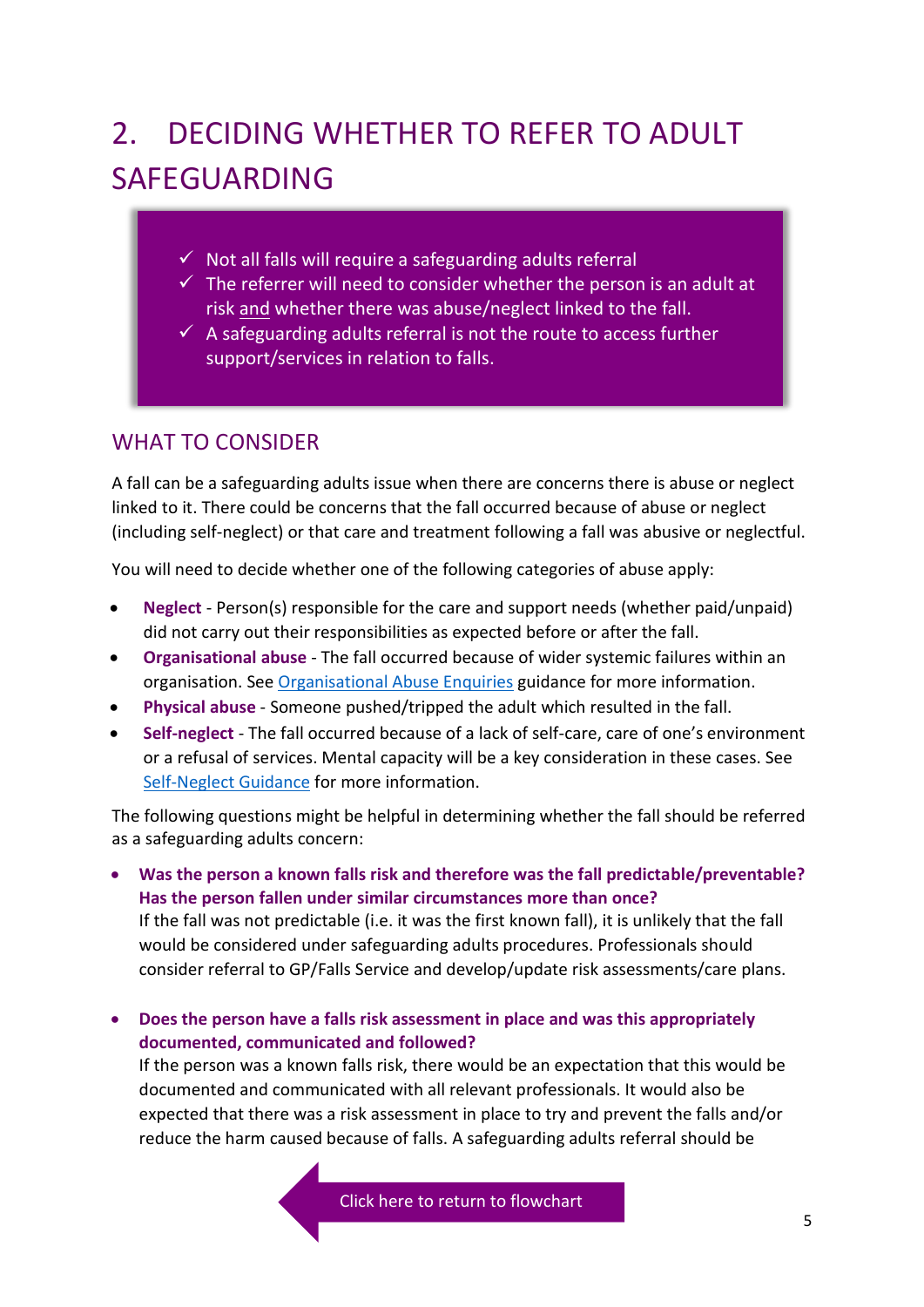made/considered if the person was a known falls risk and this risk was not appropriately documented/communicated.

• **Were all the necessary aids and equipment (e.g. call bell, fall mat/sensor, walking aids) available and working? Were these used as would be expected?** A safeguarding adults referral should be made/considered if the fall could have been prevented (or the level of harm reduced) if it was reasonable to expect that the service should have used specific equipment/aids which was not available. This includes if they were available but not working or available but staff not trained to use it. If the equipment/aids were available but not used, this might suggest negligence on the part of the staff and therefore appropriate to consider a safeguarding adults referral.

#### • **Is it possible that a crime has occurred?**

It may be that the incident relating to the fall would constitute a crime. Crimes that may be applicable include ill-treatment/wilful neglect under the Mental Capacity Act 2005; breach of Health and Safety at Work Act, Common Assault. If this is the case, a safeguarding adults referral should be made, in addition to the report to the Police and/or the Health and Safety Executive.

#### • **Are there others at risk now or in the future?**

Referrers should consider if there are unsafe practices/procedures within an establishment that could lead to the harm of adults with care and support needs. In these circumstances a safeguarding adults referral should be made.

#### • **What is the impact of the fall on the person? E.g. has the fall resulted in injury, what is the extent of the injury?**

On it's own the impact of the fall does not necessarily determine whether a safeguarding adults referral should be made or not e.g. no harm may have occurred on this occasion but there is a concern that the person/others may be at risk in the future and therefore consideration should be given to making a safeguarding adults referral. However, generally the more serious the impact the more likely it is that a safeguarding adults referral should be made. Following medical assessment, it may be apparent that the person has suffered a significant/serious injury. In the event of a death related to a fall this should always result in a safeguarding adults referral, even if it is unclear whether the fall directly caused the death (appreciating that this may be very difficult to confirm, especially within a reasonable timescale).

#### • **What are the views of the person or their representative about what they want to happen?**

A key consideration with any safeguarding adults referral is whether the person or their representative consents to the referral being made and what they want to happen as a result of any safeguarding adults enquiry. If the person or their representative does not consent to the safeguarding adults referral or does not want anything to happen then the referrer would need to consider whether there is a legal basis for overriding consent e.g. because others may be at risk or it is in the public interest.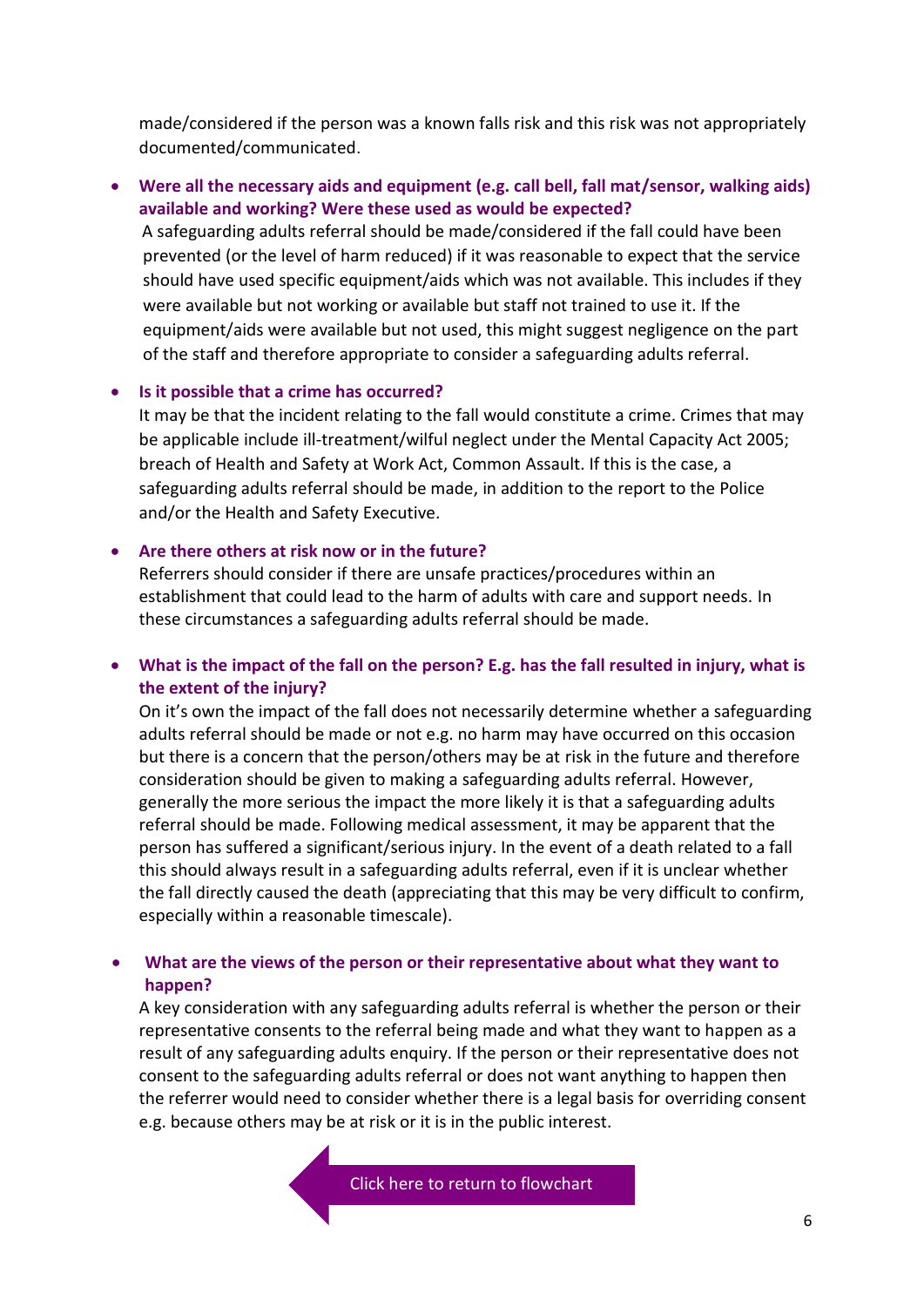#### • **What happened following the fall?**

It will be necessary for the referrer to consider whether the actions taken following the fall would constitute a safeguarding adults referral. It may be that the fall itself did not meet safeguarding adults criteria but the subsequent actions or lack of actions amount to abuse/neglect. The referrer should consider how the immediate needs of the person were met, were they appropriately/inappropriately moved, was necessary medical attention sought?

#### • **Was the fall witnessed?**

An unwitnessed fall may be more likely to result in a safeguarding adults referral due to the unknown nature of the circumstances leading up to it.

You will also need to consider th[e Newcastle Safeguarding Adults Board Risk Threshold Tool](https://www.newcastle.gov.uk/sites/default/files/T1%20nsab_safeguarding_adults_risk_threshold_tool_0%20(1)_0.docx) to decide whether a referral should be made. In line with the key principles of safeguarding adults, any actions taken must be proportionate to the level of presenting risk or harm and be driven by the desired outcomes of the adult or their representative.

### RESPONSIBILITIES OF REFERRER

Use your normal reporting routes to make a safeguarding adults referral. This might be directly to Adult Social Care or via your organisation's safeguarding adults team/lead.

Specific information to include within a referral related to a fall:

- Injuries sustained as a result of the fall (attach [body maps](https://www.newcastle.gov.uk/sites/default/files/B2%20body_maps_0_0.doc) to the referral).
- Information related to previous falls/falls risk/falls risk assessment.
- Action taken following the fall (e.g. medical intervention, contact with the person/family).
- Any plans put in place to address increased risk of falling.

### DECIDING NOT TO REFER

If the fall does not require a safeguarding adults referral, there will still be actions you need to consider to reduce risks and to try and prevent falls happening in the future.

#### **Recognition of risk**

- Assessment prior to commencing service
- Complete falls risk assessment
- Document falls history
- Ensure all falls recorded on incident form/log for analysis

#### **Address risk**

- Write individual care plan to cover risks to service user/patient
- Agree care plan and sign-off by all stakeholders
- Review monthly or before if fall occurs prior to review date
- Provide falls prevention information
- Refer to GP or Belsay Unit (Falls Clinics or Day Hospital as appropriate)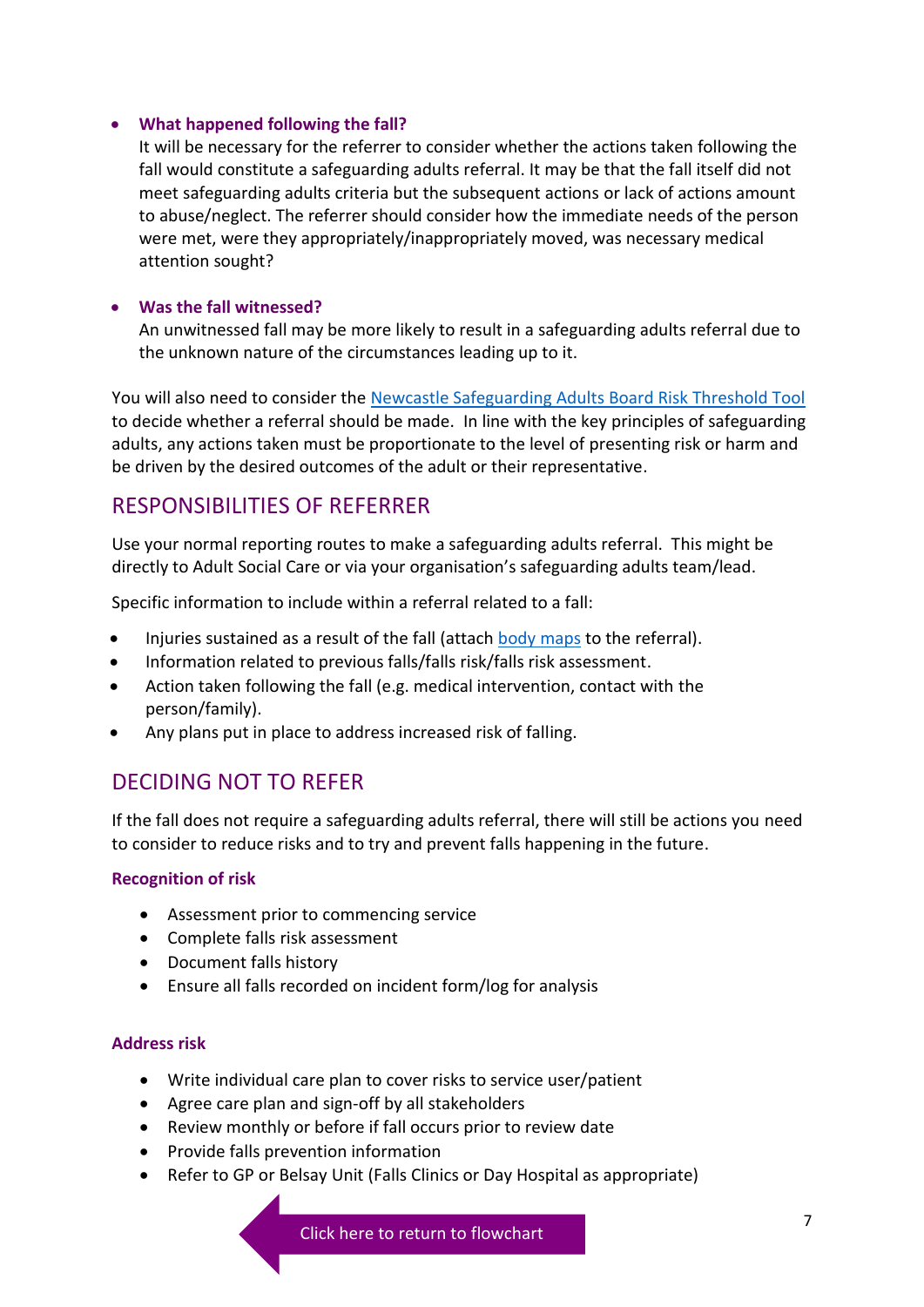#### **Act to reduce falls**

- Check environment for trip/slip hazards (condition of carpets/uneven floors)
- Check lighting is sufficient/have eye tests been carried out recently?
- Is the medication record up-to-date?
- Could alcohol/drug use be a factor?

#### **Review and monitor**

- Review falls risk assessment monthly or if changes to medication, health or fall occurs
- Review care plan if changes to medication, health or fall occurs
- Analyse falls in incident/accident logs for triggers/patterns. Multiple falls related to same person and/or service might suggest the need for a safeguarding adults referral.

## 3. SAFEGUARDING ADULTS ENQUIRIES RELATED TO FALLS

On receipt of the safeguarding adults referral, the Local Authority will decide whether there is a duty to conduct a Safeguarding Adults (Section 42) Enquiry to investigate the concern(s).

### WHO TO INVOLVE IN THE SAFEGUARDING ADULTS ENQUIRY?

The following list is not exhaustive and it will depend on the circumstances of the concern.

- The person/representative
- Safeguarding Adults Unit (the SAU should be contacted in all safeguarding adults cases which relate to a paid worker/volunteer/service provider).
- GP
- Falls specialists (e.g. Belsay Unit, Falls Clinic/Day Hospital)
- Service provider (Health/Social Care/Housing)
- CQC
- Commissioner
- Community Response and Rehabilitation Team
- Community Nurse
- Social Worker
- Police
- Coroner
- Health and Safety Executive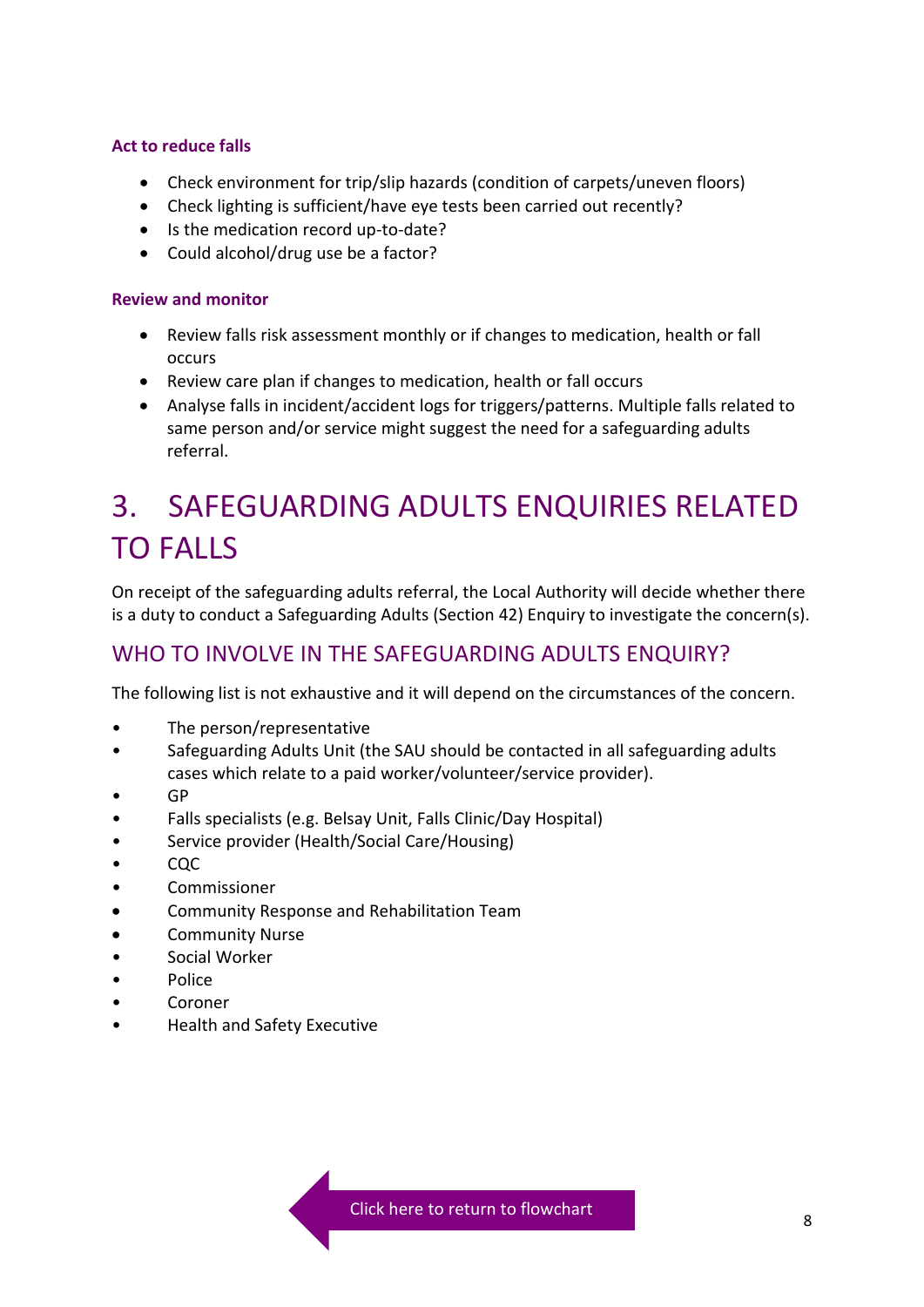### SAFEGUARDING ADULTS PLAN

The following list provides some examples of actions that may feature in a safeguarding adults plan where the concern relates to falls.

- Multi-factorial falls risk assessment
- Multi-factorial intervention
- Referral for strength and balance training
- Care and support assessment/reassessment
- Home hazard assessment and safety interventions
- Provision of equipment or aids
- Training for staff
- Revision of policy and procedures
- Disciplinary action (including possible referral to DBS/professional bodies)
- Criminal action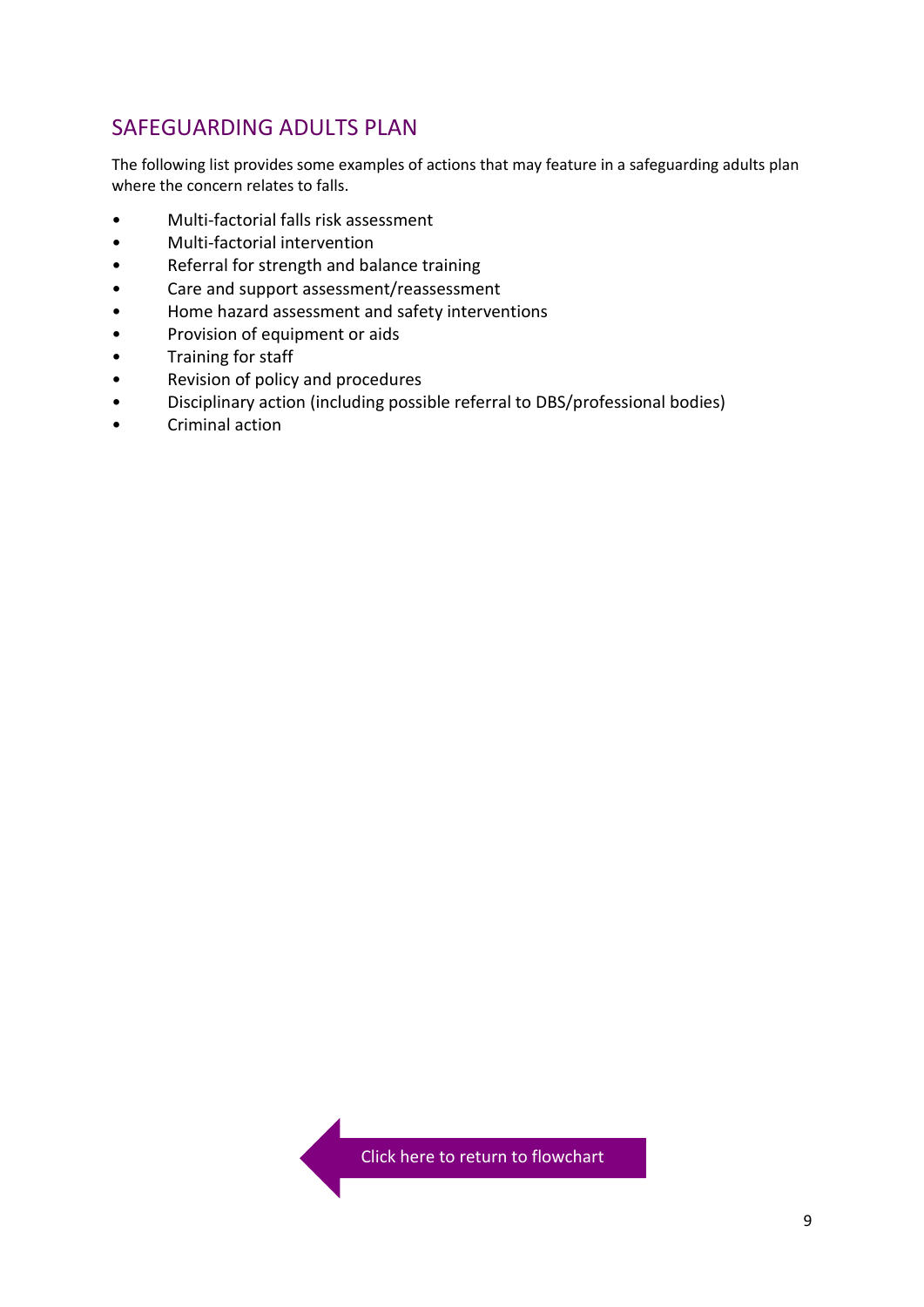## 4. CASE EXAMPLES

#### MR JACK

Mr Jack has poor mobility, cognitive, hearing and sight impairment and is prescribed strong pain medication with a history of ongoing hip pain. Mr Jack had previously sustained a fractured pubic rami.

On admission to the unit, Mr Jack was given instruction on how to use the nurse call alarm system attached to his bedroom wall and was also given a pendant call alarm to wear around his neck and advised to summon staff when wishing to transfer or mobilise. A physiotherapist assessed Mr Jack's mobility and advised that a member of staff walk with Mr Jack and remind him to lean into his frame as there was a tendency to lean back over. His GP and the unit consultant continued to monitor pain levels and arranged for more x-rays and prescribed an increase in pain medication.

His mobility care plan advised staff to ensure that Mr Jack always wore his pendant alarm or was sitting within reach of a nurse call alarm cord and to follow advice given by the physiotherapist.

Staff followed instructions given by the physiotherapist however, on one occasion Mr Jack did not use his nurse call pendant to summon staff and got up by himself. Mr Jack was heard shouting and when staff went to investigate, he was found to be on the floor. Mr Jack had not sustained any injuries. Staff supported Mr Jack into a safe position and reminded him to use his pendant to summon assistance. An accident form is completed, and his mobility care plan was reviewed and updated. The review takes in to account the reliance on Mr Jack himself to use call-aids to summon help. Given his cognitive impairment, sensor mats were to be considered.

Referral to safeguarding adults not required. Rationale:

- $\checkmark$  Known falls risk with mobility care plan in place;
- $\checkmark$  Specialist professionals involved in assessing mobility and falls risk;
- $\checkmark$  Mobility aids and call aids in place however, not used by Jack;
- $\checkmark$  One-off incident causing no harm;
- ✓ Incident forms completed;
- $\checkmark$  Mobility care plan reviewed and updated following fall.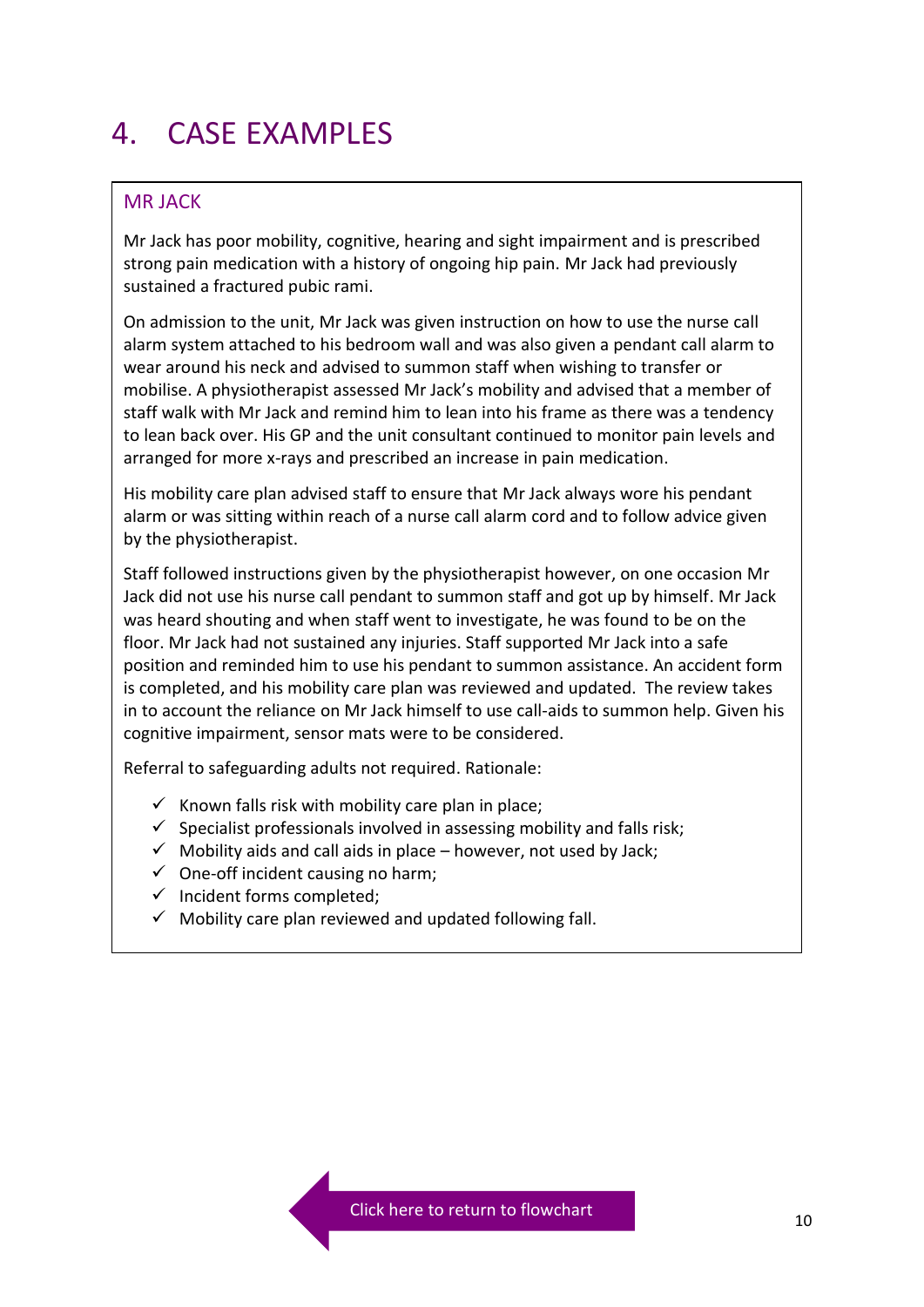#### MISS JOLLY

Miss Jolly was admitted to hospital having fallen over a pile of clothes in her property. She lay on the floor for over 12 hours until she was found. Miss Jolly had been incontinent of urine and faeces in this time. On admission to hospital, ambulance crew raised a cause for concern regarding the condition of Miss Jolly's home environment.

An assessment notice was sent to the Hospital Social Work team to assess Miss Jolly's care and support needs prior to her discharge. Miss Jolly acknowledged that her home is unkempt and consented to the house being cleaned. Miss Jolly acknowledges that she has historically mistaken her medication, resulting in two full medication packs being found on an environmental visit. She would therefore accept support with medication to encourage her to establish a routine. She also admits to having difficulty reaching her feet and would agree to support with washing and dressing on a morning. Miss Jolly was discharged home with two calls daily with reablement and a pendant alarm. She mobilizes with a Zimmer frame and can be erratic with her movements.

Miss Jolly's only living relative was her nephew that lived close by with his family – he wanted his aunt to go into 24-hour care however respected the fact she wanted to stay in her own home if she could.

Staff supported Miss Jolly twice a day – often with minimal support as often she was reluctant and were often reminding her to wear her pendant. A month following her hospital admission, staff visited to support Miss Jolly however didn't get a reply; the no reply process was followed with the duty team and her nephew was informed of the no reply – Miss Jolly was found lying on the floor of her bathroom early afternoon by her nephew and taken to hospital. She had tripped over the mat in her bathroom.

Safeguarding adults referral required. Rationale:

- $\checkmark$  Miss Jolly has care and support needs;
- $\checkmark$  Known falls risk and concerns of self-neglect;
- $\checkmark$  Attempts to address risks (assessment and provision of care and support needs) do not appear to have reduced risks;
- $\checkmark$  There are concerns about Miss Jolly's ability to protect herself from harm;
- $\checkmark$  Risk of significant/critical harm;
- $\checkmark$  Safeguarding adults enquiry will need to consider Miss Jolly's capacity to understand the risks.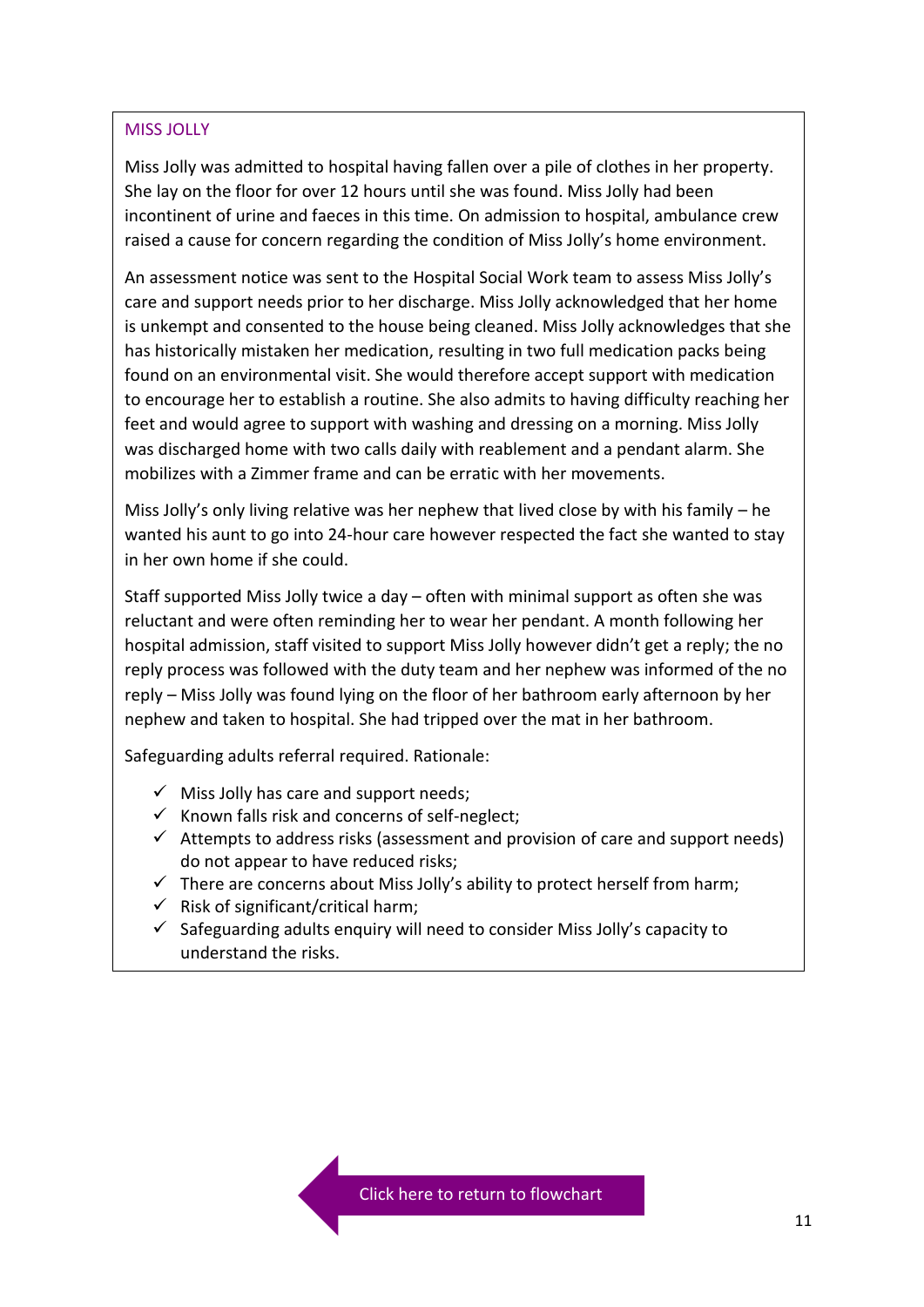#### MRS SMITH

Mrs Smith suffers from dementia and requires hoisting for all transfers. She suffered an unwitnessed fall in the lounge of her care home, resulting in a bump above her left eyebrow and two black eyes.

Staff were in the lounge, but dealing with another resident who required the toilet. Mrs Smith had had no previous falls. She was taken to hospital; the injury was cleaned up and a dressing placed on her forehead. Since then she has been fine and is still able to sit in the lounge.

There is now, following this incident, always a member of staff in the lounge but another staff member will be called on to watch Mrs Smith whenever she is in the lounge.

Mrs Smith lacks capacity to give her views, but her son has stated that he is satisfied with the outcome and does not want the matter investigated further.

The hospital have identified that Mrs Smith had a urinary tract infection due to dehydration.

Safeguarding adults referral required. Rationale:

- $\checkmark$  Mrs Smith has care and support needs;
- $\checkmark$  There is a suggestion that there was a preventable underlying health issue, impacting upon her stability – possible neglect;
- $\checkmark$  Even though Mrs Smith's son does not want anything further to happen, it would be in the public interest to override his wishes given that this is in a care setting and others could be at risk.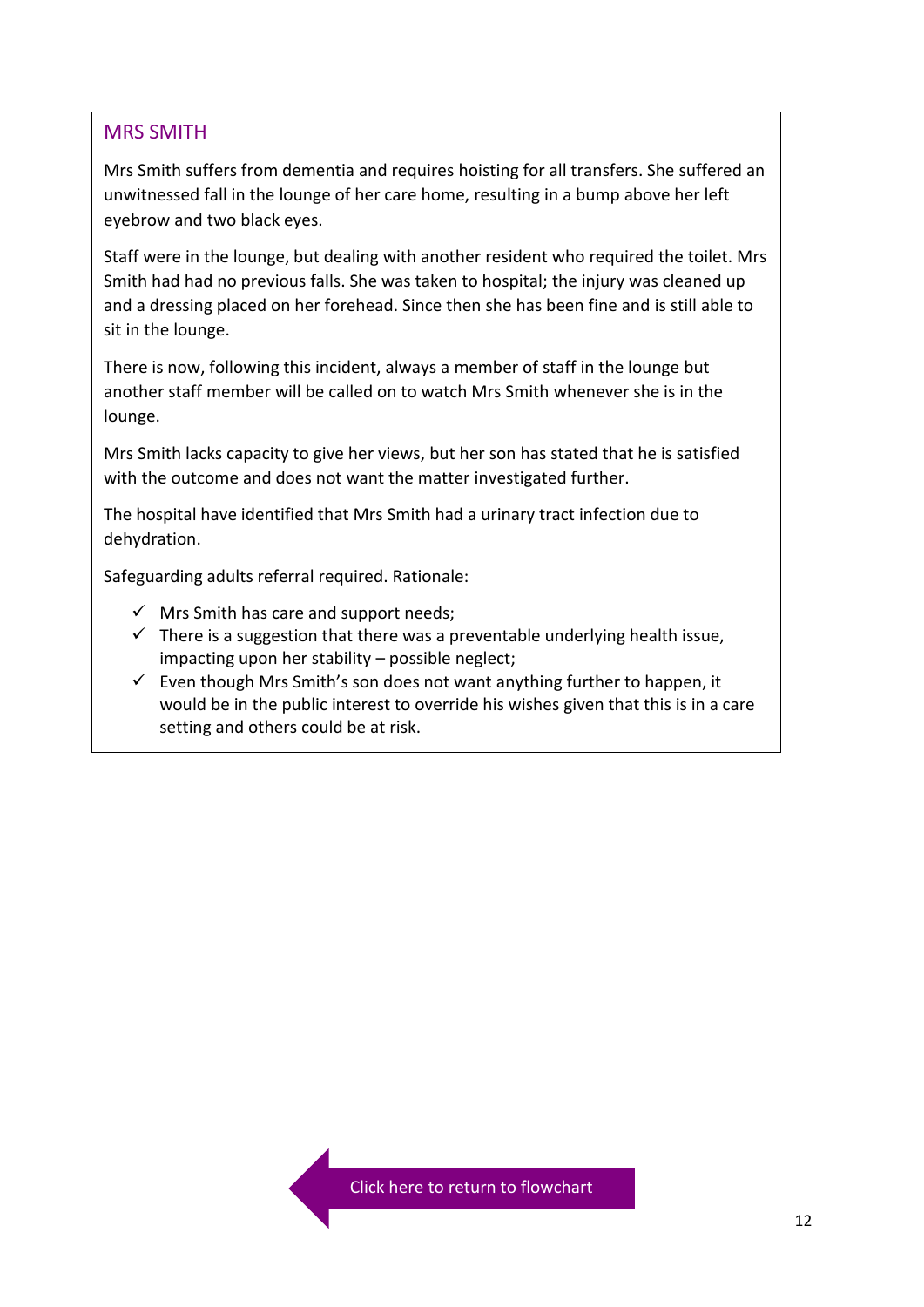#### MR ALI

Mr Ali has known Parkinson's Disease, diagnosed 5 years ago. He keeps his appointments at the Movement Disorder Clinic, but it is now some months since his last review. He has x 4 carers daily, takes 6 medications and is cognitively impaired.

The only relative Mr Ali has, is his older sister and they only ever have contact on the phone, so she is not aware of his physical deterioration.

Mr Ali had an unwitnessed stumble on the way to the toilet at 7p.m. in the evening, half an hour after his last carer left. He did not quite fall to the floor but sustained bruising to his right hip as he hit the bath side. On this occasion he was able to right himself using the bath and the basin and stagger to the toilet using the frame in situ.

The carer called the next morning and Mr Ali was vague about the incident occurring. The carer was under pressure and did not notice the bruise on Mr Ali's right hip. There was no documentation of history or risks.

A second fall occurred two days later, again unwitnessed. This time he hit his head on the edge of the toilet door and lay there all night. He was incontinent of urine and faeces. The carer cleaned him up and he was taken to A & E after awaiting an ambulance for around 5 hours. His observations were ok and he was discharged that evening with no follow-up. Carers were re-started with a later call that night. At midnight a neighbour heard Mr A calling through the wall. An ambulance was called.

Safeguarding adults referral required. Rationale:

- $\checkmark$  Mr Ali has care and support needs;
- $\checkmark$  Recent, but known falls risk;
- $\checkmark$  Further information gathering required around possible neglect and organisational abuse – missed first fall, length of wait for ambulance, actions taken to manage risk following hospital discharge (e.g. not clear appropriate risk assessments in place or if equipment was provided to reduce risks associated with falls).
- $\checkmark$  Safeguarding adults enquiry will need to consider a full re-assessment of Mr Ali's care and support needs.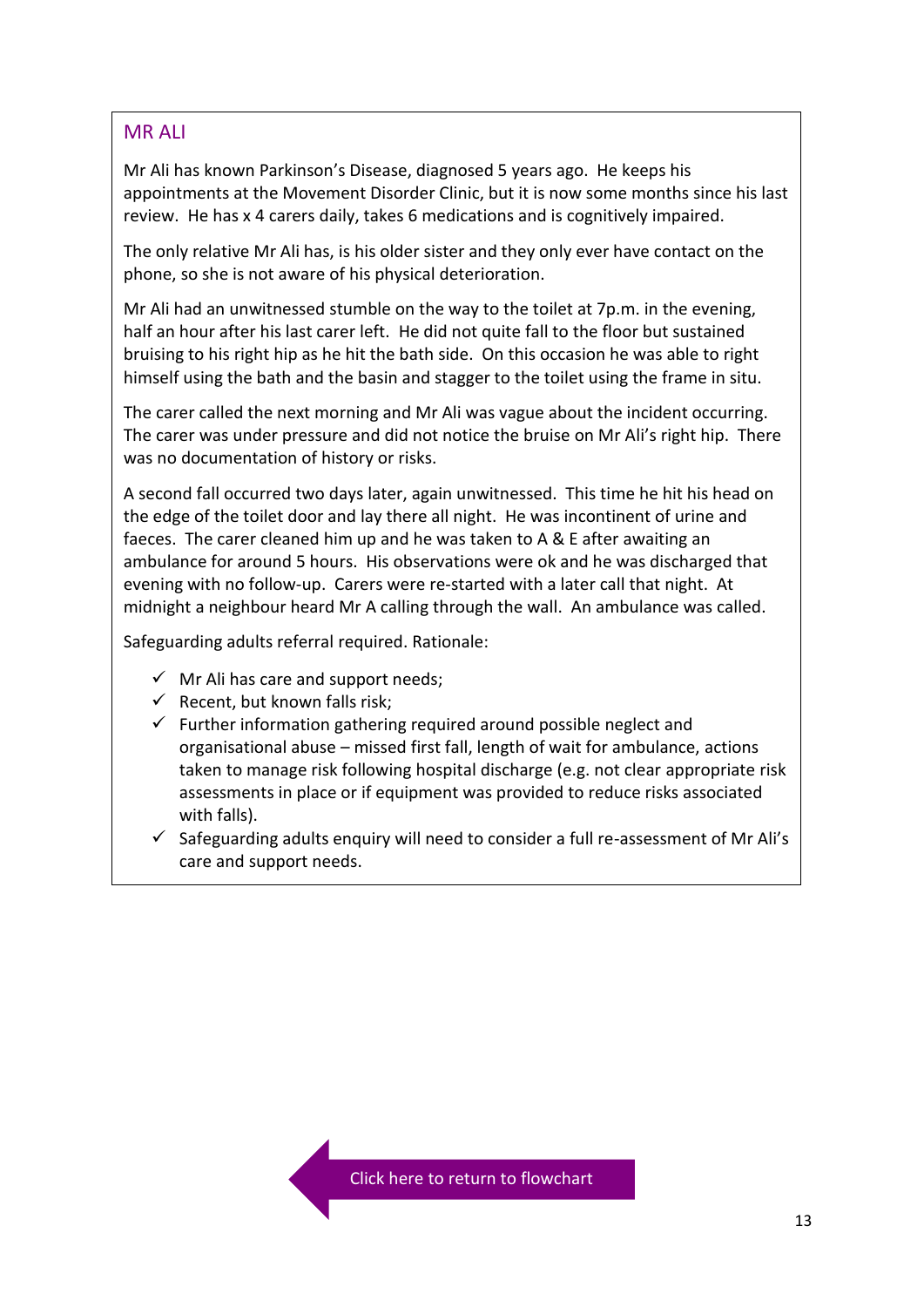## 5. TRAINING AND RESOURCES

People working with adults with care and support needs should be able to access falls training or guidance via their employer or professional group/body (e.g. Royal College of Nursing, Royal College of Occupational Therapists).

#### SAFEGUARDING ADULTS TRAINING

Professionals who come into contact with adults with care and support needs should complete safeguarding adults training at least every three years. Free multi agency training is offered by the Newcastle Safeguarding Adults Board to all organisations providing a service within Newcastle. There are a range of different courses - from basic awareness through to specialist, thematic courses. You can find out more about them [here.](https://www.newcastle.gov.uk/services/care-and-support/adults/report-suspected-adult-abuse-and-neglect/safeguarding-adults)

#### RESOURCES

[Falls in older people: assessing risk and prevention](https://www.nice.org.uk/guidance/cg161) (National Institute for Health and Care Excellence, 2013)

[Preventing falls in care homes](https://www.scie.org.uk/publications/briefings/briefing01/index.asp#acknowledgements) (Social Care Institute for Excellence, 2005)